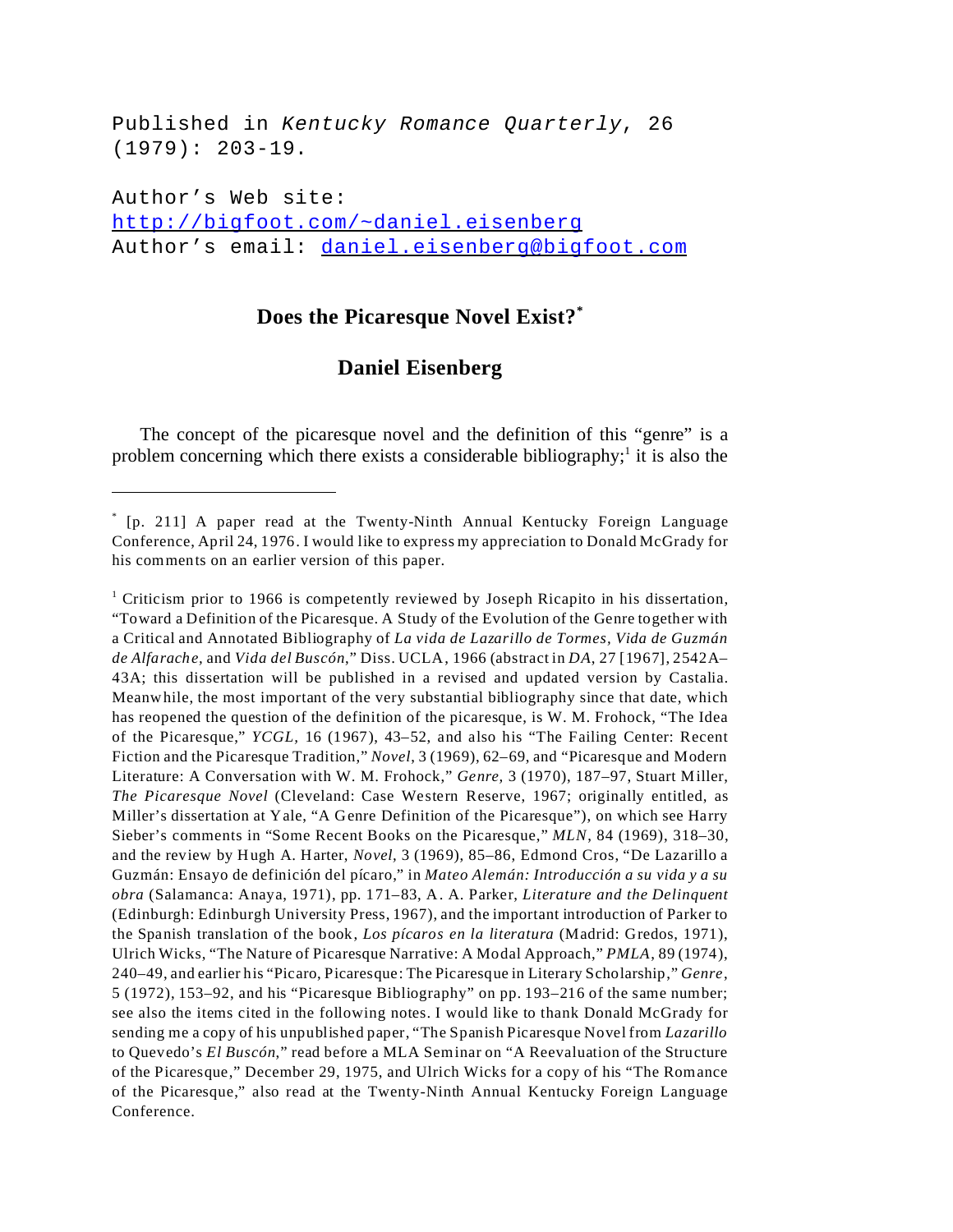subject of a bitter personal debate.<sup>2</sup> According to Fernando Lázaro Carreter, the picaresque novel is "escurridiza" and something which "se resiste enérgicamente a ser definida."<sup>3</sup> Claudio Guillén entitled a paper "Toward a Definition of the Picaresque,"<sup>4</sup> implying that a definition is a goal which we can perhaps reach at some time in the future; a recent dissertation bears the ambitious title "Hacia una evaluación exacta de lo que se entiende por literatura picaresca."<sup>5</sup> Samuel Gili Gaya tells us even that the picaresque novel can not be "lógicamente definida."<sup>6</sup> I would like to examine in this paper just what sort of genre it is that is impossible to define, and will suggest that if the picaresque novel can not be defined, the term has no validity and should not be further used.

Before proceeding I should state my views on the subject of genres in general, since the concept of genre is also a particularly confusing one.<sup>7</sup> Some genres, I

<span id="page-1-0"></span><sup>3</sup> "Para una revisión del concepto 'novela picaresca,'" p. 27 of the original publication, which I use, in the *Actas del Tercer Congreso Internacional de Hispanistas* (Mexico: El Colegio de México, 1970). This paper was reprinted in Lazarillo de [p.212] Tormes *en la picaresca* (Esplugues de Llobregat: Ariel, 1972), and is reviewed in laudatory fashion by Gonzalo Sobejano, "'El Coloquio de los perros' en la picaresca y otros apuntes," *HR*, 43 (1975), 33– 35, who calls it "indispensable" and "la solución."

4 First published in the *Proceedings of the IIId Congress of the International Comparative Literature Association* (The Hague, 1962), pp. 252–66; reprinted in Guillén's *Literature as System* (Princeton: Princeton University Press, 1971), pp. 71–106. The book of Guillén is reviewed, together with those of Miller and Parker by Maximilian E. Novak, "Liberty, Libertinism and Randomness: Form and Content in Picaresque Fiction," *Studiesin the Novel,* 4 (1972), 75–85, reprinted with more documentation in *Racism in the Eighteenth Century*, ed. Harold E. Pagliaro (Cleveland and London: Case Western Reserve, 1973), 35–48. Guillén's book is now perceptively treated by Ciriaco Morón-Arroyo, "System, Influence and Perspective: Three Words in Search of a Definition," *Diacritics,* 3, No. 1 (Spring, 1973), 9–18.

5 This dissertation is by Antonio Burón, Minnesota, 1971, abstracted in *DAI*, 32 (1972), 6415A–16A.

 $6$  *Diccionario de literatura*,  $4<sup>th</sup>$  ed. (Madrid: Revista de Occidente, 1972), p. 709. For other writing of Gili Gaya on the picaresque, see the work cited below in n. [37](#page-8-0).

 $7$  For a discussion of modern discussions of genre, including a chapter on "The Genres of Genre Criticism," see Paul Hernadi, *Beyond Genre: New Directions in Literary Criticism*

A useful summary of attempts to define the picaresque, although unfortunately not employing Ricapito's dissertation, may be found in Chapter I, "Hacia un concepto de la novela picaresca," of the dissertation of Javier Sánchez-Díez, "La novela picaresca de protagonista femenina en España durante el Siglo XVII," Diss. North Carolina, 1972; abstract in *DAI*, 34 (1973), 286A.

<sup>2</sup> Fernando Lázaro Carreter, "Glosas críticas a *Los pícaros en la literatura* de Alexander A. Parker," *HR*, 41 (1973), 469–97; Parker, "Sobre las *glosas críticas* de Fernando Lázaro Carreter," *HR*, 42 (1974), 235–39; Lázaro Carreter, "Contrarréplica," *HR*, 42 (1974), 239– 41.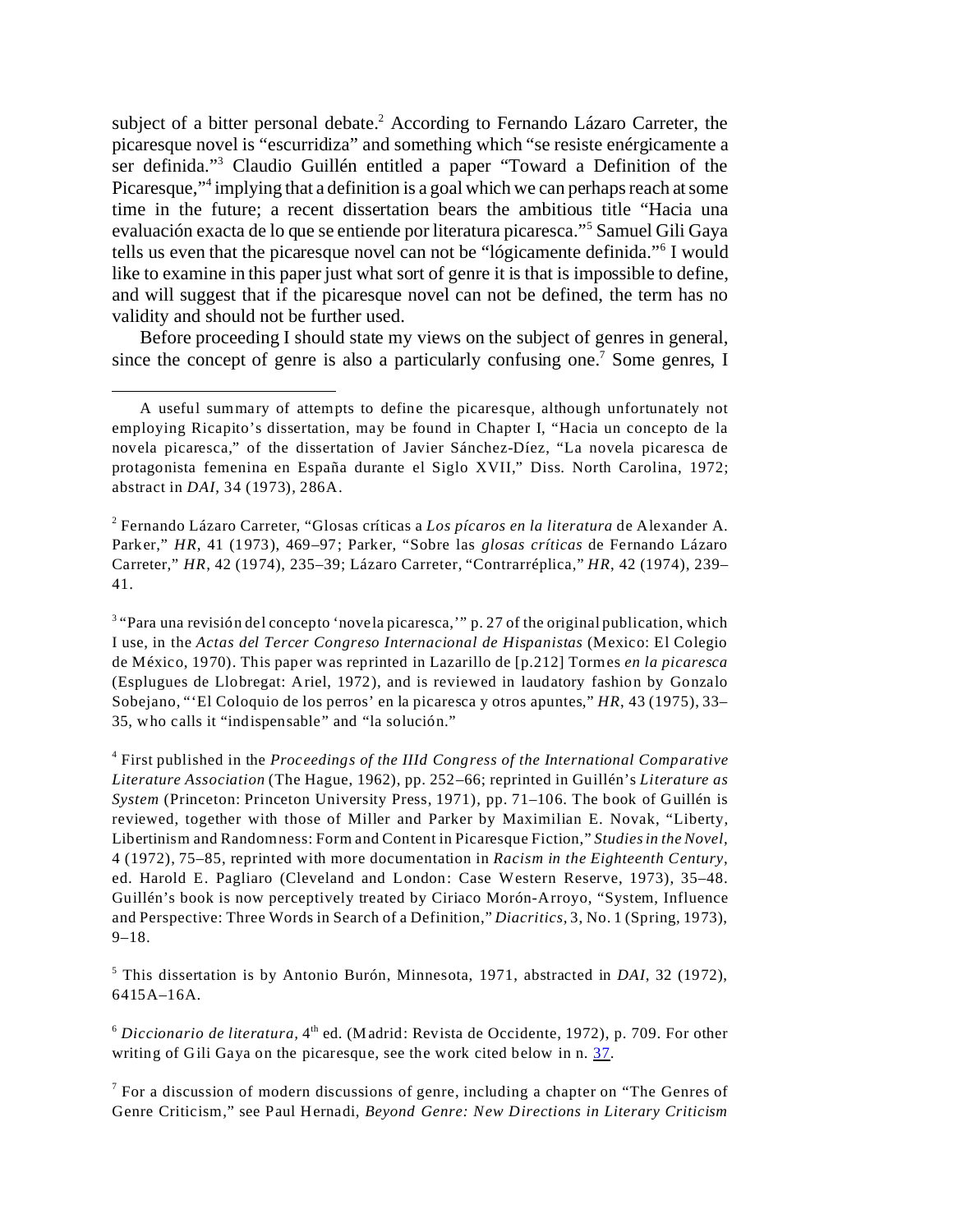believe, are real in at least some sense, and even those critics opposed to them speak of them;<sup>8</sup> therefore, I am not opposed to genres in general, provided that the classifications they represent are valid and meaningful ones, and not merely "simples étiquettes commodes."<sup>9</sup> "L'esprit humain a besoin d'ordre," stated Pierre Kohler;<sup>10</sup> the desire to classify things is at the very least a basic theme of our Western civilization, going back to those creators of literary genres, the Greeks, $<sup>11</sup>$  and may be</sup> universal. We find it useful to speak of "dogs," though no two dogs are identical, and of cars and houses, which are all different—without classifications, language as we know it, much less the study of literature, would be impossible.<sup>12</sup> But it is easy to create vague or deliberately misleading classifications, with people or things just as much as with literary works.<sup>13</sup> The validity of terms referring to nationalities

8 Elias Schwartz, "The Problem of Literary Genres," *Criticism,* 13 (1971), 113–30.

9 Paul Van Tieghem, "La Question des genres littéraires," *Helicon,* 1 (1938), 99. In the shortlived *Helicon*, now reprinted by Brill, were published the acts of the III<sup>e</sup> Congrès International d'Histoire Littéraire (Lyon, 1939), which was devoted exclusively to a study of literary genres; the papers are stimulating even when not directly relevant to the present problem.

<sup>10</sup> "Contribution à une philosophie des genres," *Helicon,* 1 (1938), 234.

<sup>11</sup> Van Tieghem, p. 96; see also M. Gustave Cohen, "L'Origine médiévale des genres littéraires modernes," *Helicon,* 2 (n.d., but 1940), 129–33, and, particularly germane to our study, Rosalie L. Colie, *The Resources of Kind. Genre-Theory in the Renaissance,* ed. Barbara K. Lewalski (Berkeley, Los Angeles, London: University of California Press, 1973).

<sup>12</sup> This point was previously made by Alan Rodway, "Generic Criticism: The Approach through Type, Mode and Kind," in *Contemporary Criticism* (New York: St. Martin's, 1971), p. 89. [p. 213]

 $13$  As an example of questionable literary classifications, responding perhaps to some need to create groupings, we have only to cite the controversial Spanish literary generations, that of 1898, whose members, Ricardo Gullón has said orally, had nothing more in common than their agreement that Benavente should not have received the Nobel prize, and that of 1936; surely another generation will soon be found between 1939 and the present. See Ricardo Gullón, *La invención del 98 y otros ensayos* (Madrid: Gredos, 1968), and *Spanish Writers of 1936,* ed. Jaime Ferrán and Daniel P. Testa (London: Tamesis, 1973). On the general problem see René Wellek, "Periods and Movements in Literary History," *English Institute*

<sup>(</sup>Ithaca and London: Cornell University Press, 1972), who includes a bibliography. A briefer but valuable discussion of genre is found in René Wellek and Austin Warren's *Theory of Literature,* 3rd ed. (New York: Harcourt, Brace & World, 1956), pp. 226–37, and Margaret Newel's *Die dramatischen Gattungen in den Poetiken des Siglo de Oro* (Wiesbaden: Steiner, 1959; Spanish translation, London Tamesis, 1974) is useful for background. Quite outdated is Wolfgang Kayser's *Interpretación y análisis de la obra literaria,* trans. María D. Mouton and V. García Yebra, "cuarta edición [no] revisada" (Madrid: Gredos, 1961); Wolfram Krömer, in his learned "Gattung und Wort *novela* im spanishen 17. Jahrhundert," *RF*, 81 (1969), 381–434, is concerned with the characteristics and evolution of the *novela* in the Italian sense of the word, particularly with reference to Cervantes's *Novelas ejemplares.*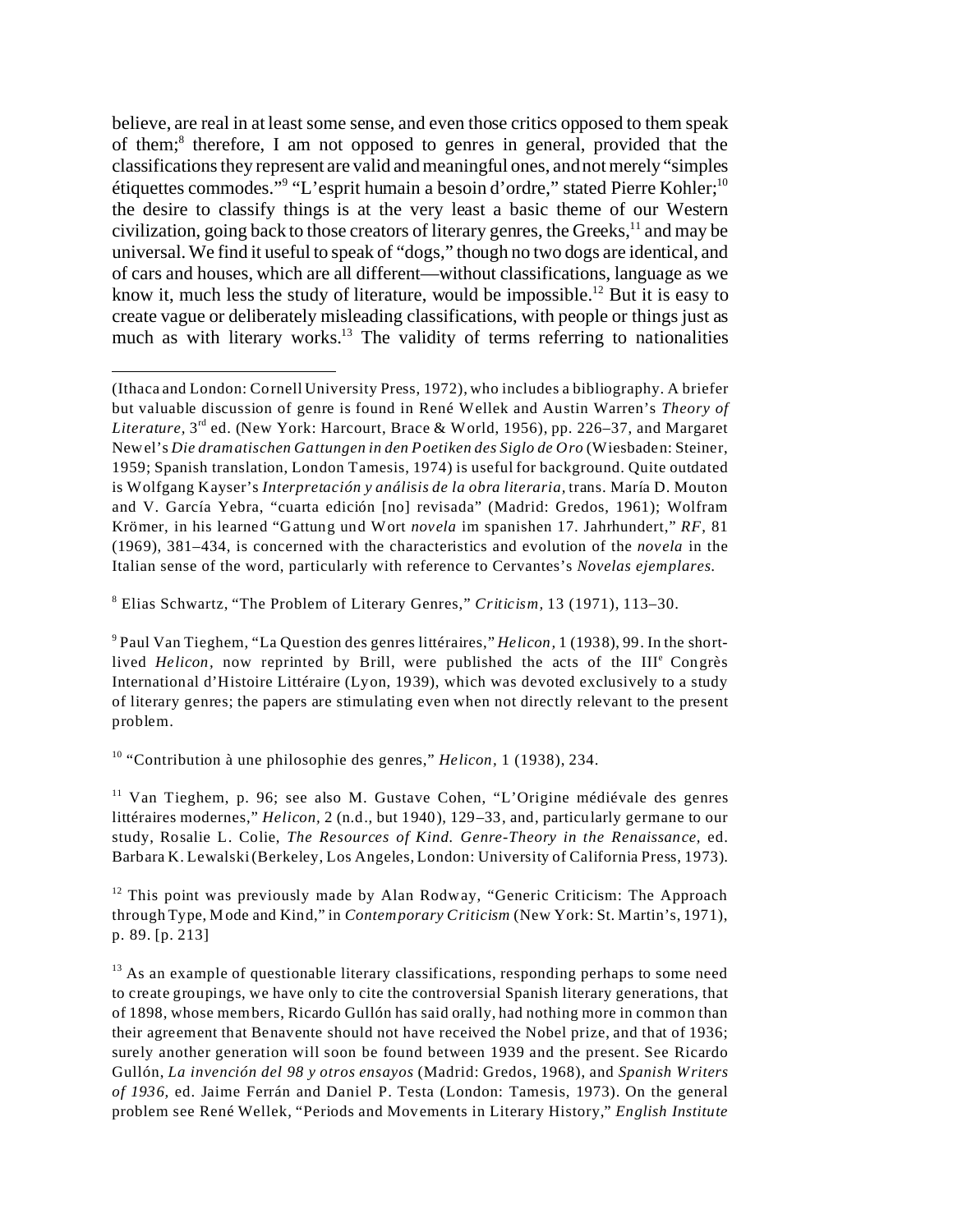("Americans," "Spaniards"), the old debate about national character, $14$  has never been definitely settled. Whether the inhabitants of a smaller political or geographical division have anything in common besides the accident of their location—that is, whether they can be validly and usefully classified—is even more open to question.

It is necessary to state also that, like Lázaro Carreter, I am limiting my comments to those works originally written in Spanish. As both [p. 204] A. A. Parker and W. M. Frohock pointed out independently in  $1967<sup>15</sup>$ , the term "picaresque" is used by non-Hispanists in a very different way, so loosely that, according to Frohock, for every new novel there is at least one critic waiting to find something picaresque in  $it;$ <sup>16</sup> the recent novels called picaresque are almost without number.<sup>17</sup> An attempt to study simultaneously the works of the Spanish Golden Age customarily called picaresque and the more recent novels sometimes labeled with this term is to invite further confusion.<sup>18</sup> That these even more diverse modern works which have in common only a journey in which the protagonist comes into contact with low society,<sup>19</sup> could themselves constitute a genre seems to me just as indefensible a

*Annual, 1940* (New York: Columbia University Press, 1941), 73–93, and Guillén, "Second Thoughts on Literary Periods," in *Literature as System,* pp. 420–69.

<sup>15</sup> Parker, *Literature and the Delinquent,* pp. vi, 2–4; Frohock, "Idea," *passim.*

<sup>16</sup> "Failing Center," p. 64. Another example of how loosely the term is used, by a critic who will not accept even Frohock's mild restrictions, is found in the article of Donald B. Sands, "Reynard the Fox as *Pícaro and Reinarts Historie* as Picaresque," *Journal of Narrative Technique,* 1 (1971), 137–45. The term is now being applied to films as well; see Robert L. Fiore, "The Picaresque Tradition in *Midnight Cowboy," Literature and Film Quarterly,* 3 (1975), 270–76.

 $17$  Miller, p. 133. Those familiar with Miller's book and the critical reaction to it will not be surprised to learn that he has left academia entirely to publish presumptuous *Hot Springs; The True Adventures of the First New York Jewish Literary Intellectual in the Human Potential Movement* (New York: Viking, 1971).

<sup>18</sup> Parker attempted in his book to do this (see HR, 42 [1974], 235–56), but his definition has not been widely accepted. The scholar who has most recently attacked this problem is Wicks, who, in his *PMLA* article cited in n. 1, tries to find a definition of "picaresque" which will fit all the ways it has been used. Although I respect Wicks, who, like Saint Thomas, conscientiously labors to harmonize the old and the new, I question why the definition of the picaresque should be so stretched, and wonder if this is not reducing the concept to its lowest common denominator.

<sup>19</sup> Walter Allen, *The English Novel,* cited by Parker, *Literature and the Delinquent,* p. 3.

<sup>&</sup>lt;sup>14</sup> Itself relevant to literary studies; see Peter Brooks, "Romania and the Widening Gyre," *PMLA*, 87 (1972), 7–11. A similar point with regard to the study of "Spanish" literature, at least in the medieval period, was made by Keith Whinnom, *Spanish Literary Historiography: Three Forms of Distortion* (Exeter: University of Exeter, 1967), Nicholas Round's "The Myth of National Character and the Character of National Myth," *EMU* [Glasgow], No. 4 (1974), 7–22, which deals specifically with Spain, deserves to be reprinted in a more accessible form.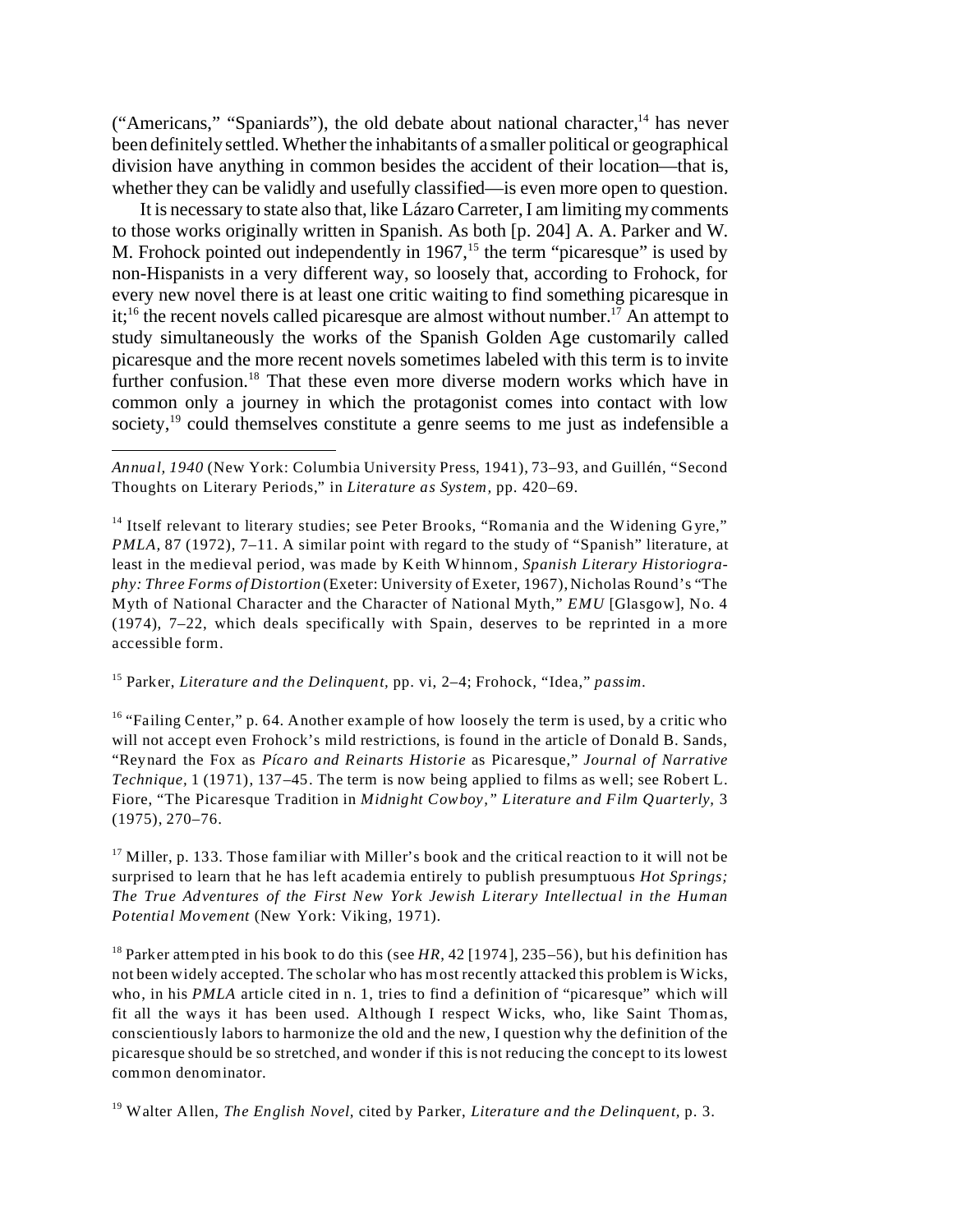position, but this is not our problem today, and my position regarding those who feel the *need*<sup>20</sup> of a term to refer to these modern "picaresque" works is alla ellos. Certainly the validity of the concept of the picaresque novel in Spanish literature must be determined first.

The problem has its origin in the undisputed fact that although some similarities between the *Lazarillo* and the *Guzmán de Alfarache* were noted;<sup>21</sup> neither the term nor the concept "novela picaresca" existed in the Spanish Golden Age. Covarrubias tells us what *libros de caballerías* and *romances* are; he disserts at some length on *comedia* and *tragedia,* but he says not a word about the picaresque novel. Nor do contemporary literary theorists have anything to say about it, since the attention they gave to the novel was directed toward the Byzantine novel and the prose  $epic;^{22}$  the term "picaresque novel," like the word "genre" itself, was in fact not used before the last half of the nineteenth century.<sup>23</sup>

<span id="page-4-0"></span><sup>21</sup> Claudio Guillén has pointed out that the printer Luis Sánchez reprinted the *Lazarillo* almost simultaneously with his edition of Part I of the *Guzmán*, certainly implying that he saw a relationship between the two works ("Luis Sánchez, Ginés de Pasamonte y los inventores del género picaresco," *Homenaje a Rodríguez*-*Moñino* [Madrid: Castalia, 1966], I, 221–31, translated and revised as "Genre and Counter-genre: The Discovery of the Picaresque," in *Literature as System,* pp. 135–58). I can not accept, however, Guillén's conclusion that the obscure Sánchez "invented" the picaresque genre. Does his association of the two works count for more than Alemán's deliberate imitation of some aspects of the *Lazarillo?* And what are we to make of the fact that Sánchez in 1603 reprinted the Lazarillo together with Gracián [p. 214] Dantisco's *Galateo español* rather than the *Guzmán* (in which association he was followed by Cristóbal Lasso of Medina del Campo and the Viuda de Alonso Martin of Madrid)? There is nothing in Ginés de Pasamonte's ambiguous comment to substantiate the hypothesis that by "género," which did not mean "genre" in the modern sense, he envisioned the picaresque novel, nor even that by mentioning the *Lazarillo* he was referring to a fictional autobiography (*Literature as System,* p. 155) (Were Golden Age readers aware that the *Lazarillo* was fictional?) Ginés seems to imply that he has in mind a numerous body of works ("todos cuantos de aquel género"), not the lone *Lazarillo,* with the anonymous second part of 1555, unknown in Spain, and the *Guzmán.* And the life of Gerónimo de Pasamonte, apparently the real-life model for Cervantes' "Vida de Ginés de Pasamonte," has no obvious relationship with either (see Martín de Riquer, "El *Quijote* y los libros," *PSA*, 54 [1969], 5–24, and Olga Kattan, "Algunos paralelos entre Gerónimo de Pasamonte y Ginesillo en el *Quijote," CHa,* No. 244 [1970], 190–206).

<sup>22</sup> See L. G. Salingar, *Don Quijote* as a Prose Epic," *FMLS*, 2 (1966), 41–68. Alban Forcione, *Cervantes, Aristotle, and the* Persiles (Princeton: Princeton University Press, 1970), reviewed by the present author in *NRFH*, 23 (1974, publ. 1975), 419–20, Sanford Shepard, El Pinciano y las teorías literarias del Siglo de Oro, 2<sup>nd</sup> ed. (Madrid: Gredos, 1970), and Tilbert Stegmann, *Cervantes' Musterroman Persiles* (Hamburg: Lüdke, 1971), reviewed by Forcione in *MLN,* 88 (1973), 434–44.

<sup>23</sup> Francisco Rico, in *La novela picaresca y el punto de vista* (Barcelona: Seix Barral, 1973), p. 100, n. 17, says, without explanation, that the term was "elaborada en el siglo XVIII." It could scarcely antedate the use of the word *novela* in the modern sense; even Ticknor in his History of Spanish Literature, 6<sup>th</sup> ed. (Boston: Houghton Mifflin, 1891), III, \*95, has to

 $20$  Miller, p. 4.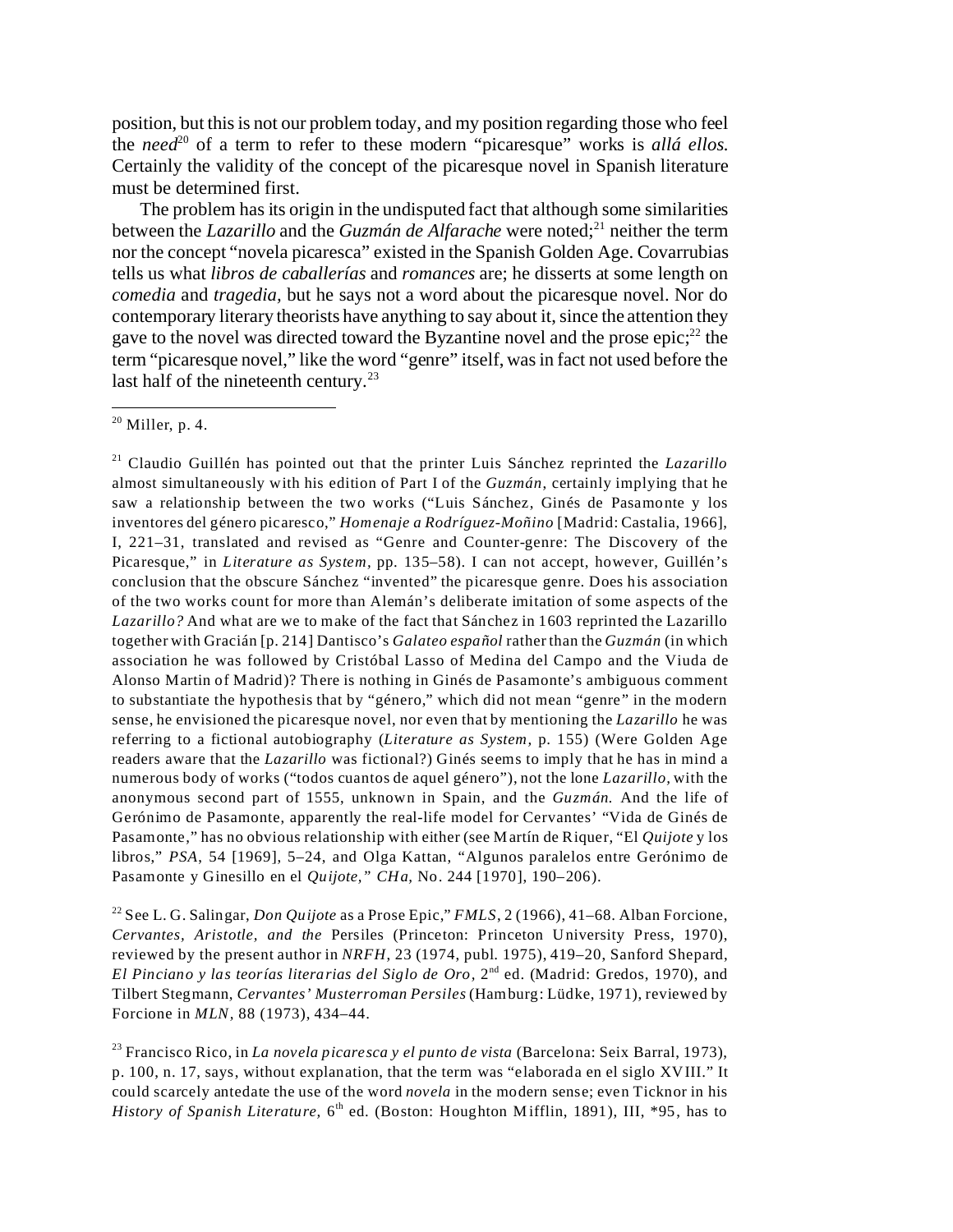Yet genres existed before the word "genre"; they were just called by different names. (López Pinciano called them "diferencias" or "especies."). Very clear-cut and specific genres are a familiar part of Renaissance literary theory; as Rosalie Colie has pointed out, the Renaissance writers, following classical models, took their genres seriously. Can we say that the picaresque novel existed unrecognized in this genreconscious period, before the term, before even the idea, was created?

Such genres have been called genres *a posteriori*,<sup>24</sup> genres whose definitions can not be obtained from the statements of the authors of the works, or their contemporaries. Although *a posteriori* genres, now very much in vogue, are less useful to the literary critic or historian than genres which existed in the minds of the authors of the component works of the genre, it is not my intention to question the validity of all of them; even Aristotle, whose statements were later taken as prescriptive, was writing *a posteriori*.<sup>25</sup> I would, however, point out that in the case of genres such as these there must be a clearly identifiable and well-defined body of works which belong to the genre for a usable definition to be obtained, and the more works used in drawing the definition, the more validity it will have.<sup>26</sup> Furthermore, the similarities between the works must be more [p. 205] than coincidental: there must be some relationship between them, as it would otherwise be possible to create many hypothetical non-genres composed of unrelated works with some accidental similarities.<sup>27</sup>

Critics discussing the nature of the picaresque do start with the assumption that there exists a body of picaresque works. A. A. Parker tells us that beginning in 1605 there were "quite a large number" of picaresque novels (*Literature and the Delinquent*, p. 6). Unfortunately he neglects to tell us what they were, and in his book only mentions a few: *Guzmán de Alfarache, La picara Justina, La hija de Celestina, Marcos de Obregón, Alonso, mozo de muchos amos, El buscón,* and *Estebanillo González.<sup>28</sup>* Lázaro Carreter, on the other hand, complains of the poverty of the genre, which "no constituyó una moda extensa" and has only "dos docenas escasas de títulos posibles" ("Para una revisión", p. 42). If there are twenty-four "possible" titles, how many "certain" titles are there? Which works can we all agree to be picaresque novels, from them to draw our definition?

 $26$  See on this point the important article of Charles E. Whitmore, "The Validity of Literary Definitions," *PMLA,* 39 (1924), 722–36, especially pp. 729–30.

 $27$  Whitmore, p. 730; Hernadi, pp. 2-4.

struggle for a term ("tales in the *gusto picaresco*").

<sup>24</sup> Guillén, *Literature,* p. 152.

<sup>25</sup> I believe this to be generally known; nevertheless, see *Classical Literary Criticism,* ed. T. S. Dorsch (Harmondsworth: Penguin, 1965), p. 18.

 $28$  On p. 111 Parker mentions in passing "three Spanish works from the picaresque canon" published in France, *La desordenada codicia de los bienes ajenos,* Hernando de Luna's second part of *Lazarillo,* and the *Vida de don Gregorio Guadaña,* without, however, offering us any further discussion or comment on these members of the "picaresque canon."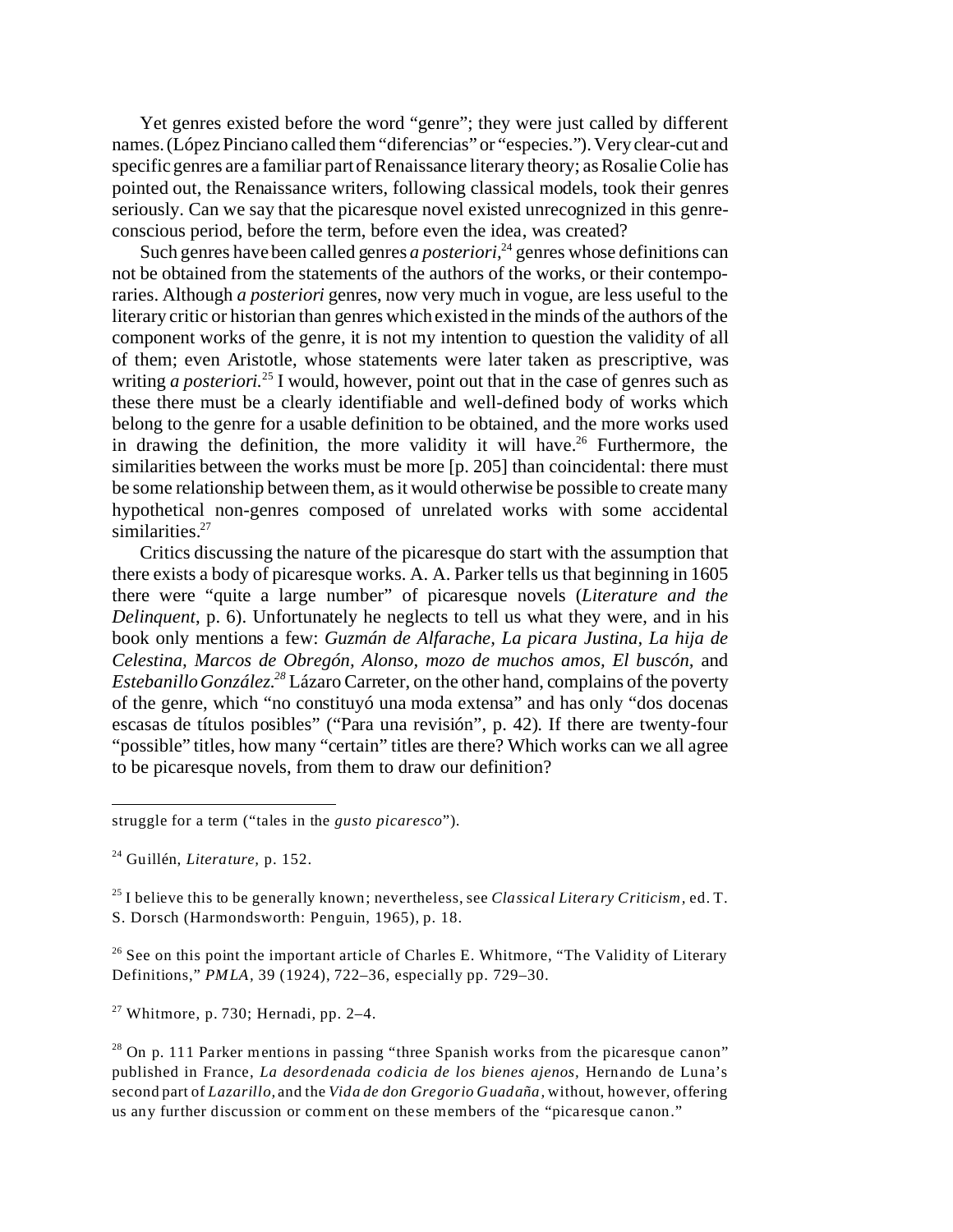The logical starting place is in a search for picaresque novels in the influential collection of Valbuena Prat, which bears the unequivocal title of *La novela picaresca española.<sup>29</sup>* it is surely this set which Lázaro Carreter had in mind with his figure of two dozen possible works,<sup>30</sup> as it in fact contains twenty-three.<sup>31</sup> Of these, one, the life of Torres Villarroel, can surely be excluded, inasmuch as it is not a novel at all but the true autobiography of a professor of the University of Salamanca.<sup>32</sup> Although

 $29$  I use the seventh edition, in two volumes (Madrid: Aguilar, 1974). As with other volumes in the same series (see *HR,* 43 [1975], 428), the influence of this publication has not always been the best. It has served to limit the attention of writers on the picaresque whose novels included (for example, Joseph L. Laurenti, in his *Bibliografía de la literatura* [not *novela*] *picaresca, desde sus orígenes hasta el presente* [Metuchen, N. J.: Scarecrow, 1973], without any explanation simply limits himself to precisely those works included in Valbuena Prat's collection), and it has discouraged examination of other works not included, such as the *Lazarillo de Manzanares,* now edited by Giuseppe Sansone, Clásicos Castellanos 186–187 (Madrid: Espasa-Calpe, 1974), the *Guitón Honofre,* published for the first time by Hazel Genéreux Carrasco ([Chapel Hill]: Estudios de Hispanófila, 1973), and the verse [p. 215] *Vida del pícaro* and *Testamento del pícaro pobre,* which might well be published and studied together with the other works called picaresque. (Both Alberto del Monte, in his *Itinerario de la novela picaresca española,* trans. Enrique Sordo [Barcelona: Lumen, 1971], and Helmut Petriconi, "Zur Chronologie und Verbreitung des spanischen Schelmenromans," *Volkstrum und Kultur der Romanen,* 1 [1928], 324–42, reprinted in *Pikarische Welt,* ed. Helmut Heidenreich [Darmstadt: Wissenschaftliche Buchgesellschaft, 1969], pp. 61–78, include references to many lesser-known works related in content with the "picaresque.")

 $30$  In the introduction to the Spanish translation of his book, p. 18, Parker states that he too had understood that the "género picaresco" would include all the works collected by Valbuena Prat, except *Periquillo el de las gallineras,* the life of Torres Villarroel, "y, en parte, el *Lazarillo."*

<sup>31</sup> *Lazarillo,* the second part of Luna, four *Novelas ejemplares, Guzmán de Alfarache* and the continuation of Mateo Luján, *La picara Justina, La hija de Celestina, Marcos de Obregón,* the *Buscón, La desordenada codicia de los bienes ajenos,* the *Donado hablador* of Alcalá Yáñez, three novels of Castillo Solórzano, *El castigo de la miseria* of María de Zayas, *El diablo cojuelo,* the *Vida de don Gregorio Guadaña, Estebanillo González, Periquillo el de las gallineras,* and the life of Torres Villarroel.

 $32$  The term "autobiography" is nearly as recent as "picaresque novel," for it is not documented before 1796 in German and 1809 in English, the latter instance by the English Hispanist Robert Southey (Georg Misch, *A History of Autobiography in Antiquity* [Cambridge: Harvard University Press, 1951], I, 5). The autobiography is thus another *a posteriori* genre, but one which is, to me, a more valid one. However much the artistic and creative elements in autobiography are emphasized by critics, however vague the line between truth and fiction, all autobiographies share an obvious common ground: the desire of the author to communicate something about himself to the reader.

Barrett John Mandel, in an essay not irrelevant to a discussion of genres, has pointed out how the autobiography has often been scorned (*Literature and the English Department* [Champaign: National Council of Teachers of English, 1970], p. 9). Early studies are few, those dealing with Spanish works even fewer. (The latest [Frankfurt: G. Schulte-Bulmke, 1962–76] edition of the German original of Misch's *Geschichte der Autobiographie*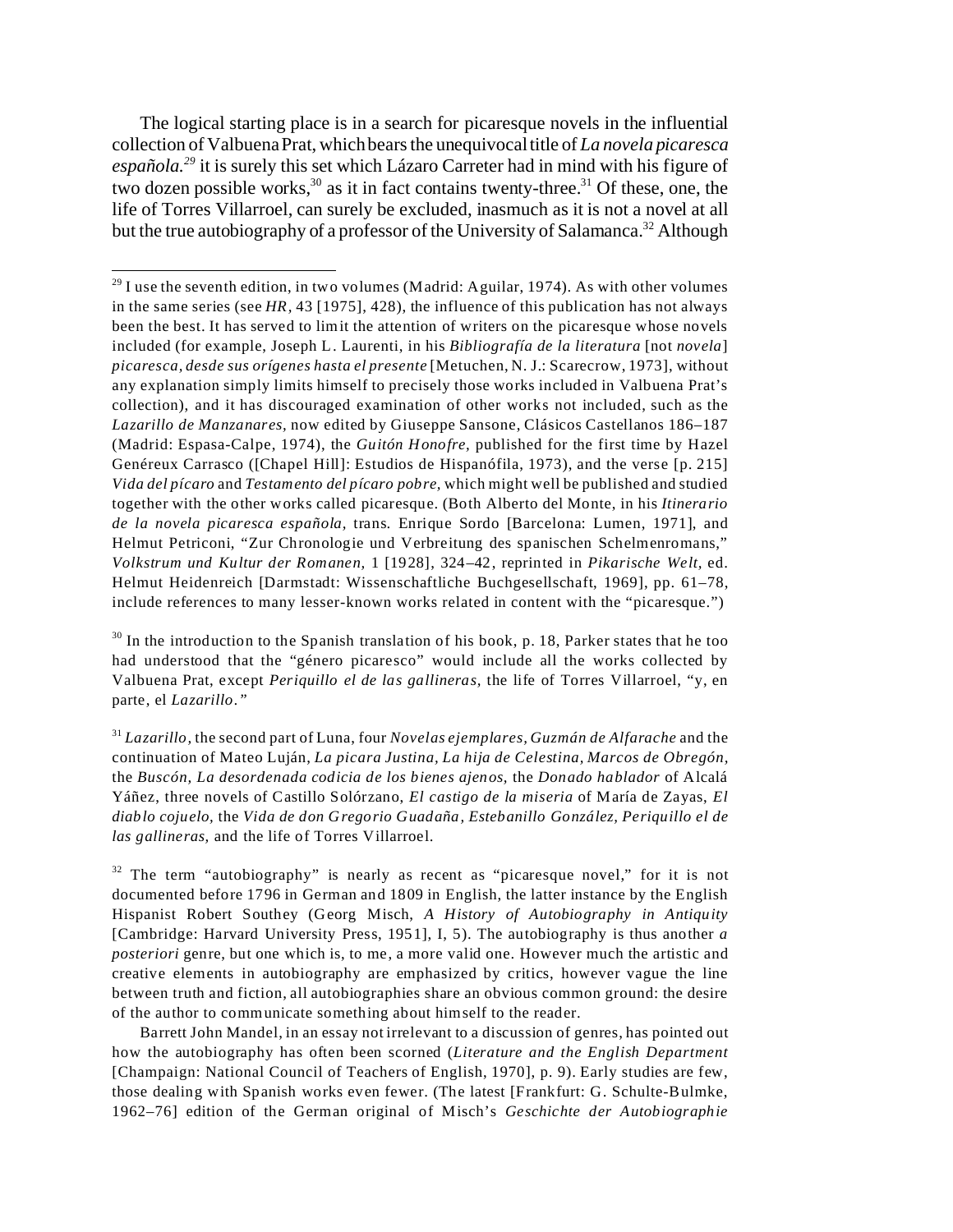Torres had read Quevedo and to a degree attempted to imitate him in his autobiography, he was not even born until long after the other works in the collection were written.<sup>33</sup> No one any longer defends its status as a picaresque novel; most writers on the topic, such as del Monte, scarcely mention it.<sup>34</sup>

<span id="page-7-0"></span>Looking at Valbuena Prat's introductory material, we find that he himself questions his own selection of works. *El diablo cojuelo,* he tells us, "pertenece…a un género satíricosocial, más bien que picaresco" (II, 693); it, then, can not help us define the picaresque novel, and one wonders for what reasons it was included. Francisco Santos' *Periquillo el de las gallineras* has, according to Valbuena Prat, a curious quality: we find in it "un ambiente y técnica de picaresca sin pícaros" (II, 959), and it is "más una sombra de picaresca que una obra tal" (II, 961). Professor Parker concurs in excluding *Periquillo* from the list of picaresque works; it "is not, properly speaking, a picaresque novel because it has a saintly hero" (*Literature and the Delinquent*, p. 167*).*

Vicente Espinel's *Marcos de Obregón,* Valbuena Prat further tells us, is a "novela más de aventuras que picaresca" (I, 72), and in his *Historia de la literatura española* he says it is "más libro de memorias que novela propiamente picaresca."<sup>35</sup> Jerónimo de Alcalá Yáñez's*Alonso, mozo de muchos amos* is compared by Valbuena Prat with literature "a lo divino," [p. 206] and he suggests that the author might have been imitating Fray Luis de León's *De los nombres de Cristo* (I, 80–81); *Historia,* III, 170), whose relation to the picaresque is hard to see.

Other critics and literary historians support Valbuena's own doubts about whether works in his *Novela picaresca española* are properly called picaresque novels. Roy Jones, for example, tells us that *Alonso, mozo de muchos amos* "is not a picaresque novel, though often called one. Alonso is not a rogue, simply a harmless

publishes for the first time a posthumous chapter on the relationship between autobiography and the Spanish picaresque.) While the 70's have seen the publication of at least five major books on autobiography in English, in Galbán's *La* Vida *de Torres Villarroel: Literatura antipicaresca, autobiografía burguesa* (Chapel Hill: Estudios de Hispanófila, 1975) and Russell Sebold's *Novela y autobiografía en la* Vida de *Torres Villarroel* (Barcelona: Ariel, 1975), in both of which the label of "picaresque novel" for Torres' *Vida* is firmly rejected, and a study of Randolph D. Pope, *La autobiografía española hasta Torres Villarroel* Bern and Frankfurt: Lang, 1974), in which the life of Jerónimo de Pasamonte (see note [21](#page-4-0)) is discussed. I have not been able to see Beverly Sue Jacobs, "Life and Literature in Spain. Representative Autobiographic Narratives from the Middle Ages to 1633," Diss. NYU 1975, of which an abstract is published in *DAI*, 36 (1975), 2243A–44A.

<sup>33</sup> "It is far too remote to form a part of the literary movement initiated by *Guzmán de Alfarache" (Literature and the Delinquent,* p. 167). "Se la relaciona con la vieja y gloriosa tradición de nuestra picaresca, lo cual sólo es exacto por lo que se [p.216] refiere a algunas partes" (Juan Antonio Tamayo, in the *Diccionario de literatura*).

<sup>34</sup> "No creemos que se pueda hablar de picaresca a propósito de la autobiografía de Diego Torres Villarroel" (del Monte, pp. 159–60).

 $358$ <sup>th</sup> ed. (Barcelona: Gili, 1968), II, 151.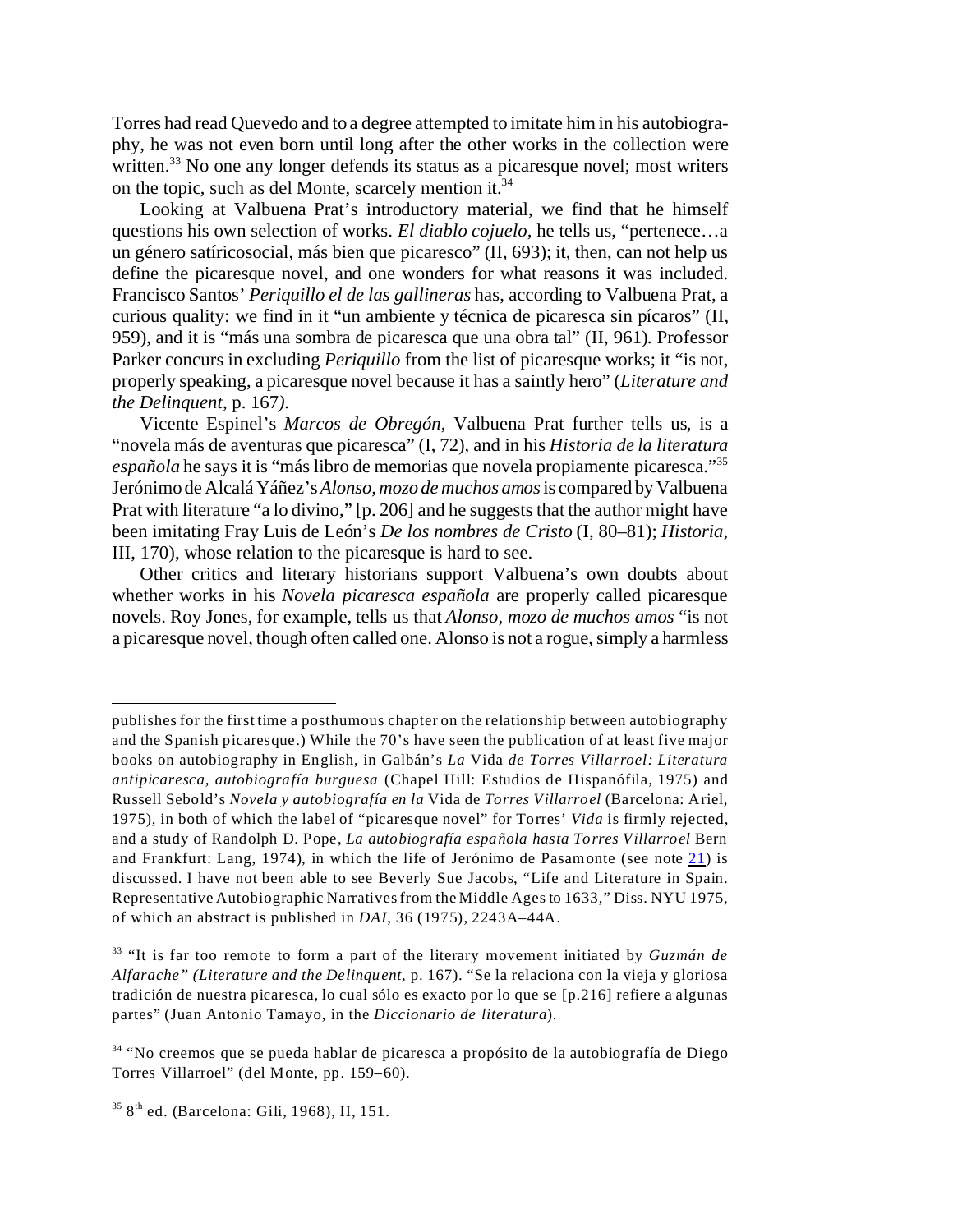and garrulous man who has seen a good deal of life."<sup>36</sup> *Marcos de Obregón,* though commonly called a picaresque novel…is the story of a respectable and prudent man" (p. 139). Samuel Gili Gaya, besides emphasizing the autobiographical and deemphasizing the picaresque nature of *Marcos de Obregón,<sup>37</sup>* states of another work in Valbuena's collection, Carlos García's *La desordenada codicia de los bienes ajenos—*a strange title indeed for a novel—that "más que novela propiamente dicha, es una exposición acerca de la antigüedad y características del oficio de ladrón" (p. xii).Albertodel Monte agrees that "tampoco pertenece al género picaresco…*Marcos de Obregón"* (p. 108), and that "es arbitraria la inclusión en el género picaresco de *El diablo cojuelo"* (p. 149), but he questions yet another of the works in Valbuena Prat's volume, the *Vida de don Gregorio Guadaña,* in which we find only "huellas de la tradición picaresca" (p. 150), and in which the protagonist "no tiene un talento picaresco" (p. 151).

We could continue in this fashion, pointing out how one or another scholar questions the classification as "picaresque" of one or another of these twenty-three possible titles collected by Valbuena Prat. It is obvious, however, that in contrast with other genres, such as the epic, we have only a very limited number of works, agreed to be picaresque, from which to draw our inductive definition. These remaining works, moreover, have as many differences as similarities, for some, like the *Lazarillo,* are short, and others are extremely long, some, like the *Guzmán de Alfarache,* are serious, whereas others are frivolous, some are literally sophisticated and still others are ingenuous. Under such circumstances, the choice of works from which to draw the definition of the picaresque becomes even more critical, for the inclusion or exclusion of a single work–as Parker has pointed out in the case of the *Lazarillo*–produces a quite different definition. One scholar has even stated that the definition of the picaresque depends on our interpretation of a single work (the  $Busc\acute{o}n$ ,<sup>38</sup> but such a definition would surely have little validity for the other works making up the picaresque "genre."

This leads us to our first conclusion: since there is no body of similar works agreed to be picaresque novels, it is impossible to define this genre inductively; a large body of works would produce a very vague definition and a more specific one could only be supported by an extremely limited number of works. [p. 207]

There is, in fact, only *one* work which all agree to be picaresque novel, Part I of the *Guzmán de Alfarache,* for Francisco Rico would exclude Part II of the *Guzmán*, 39

<sup>36</sup> *A Literary History of Spain. The Golden Age: Prose and Poetry* (London: Benn, and New York: Barnes and Noble, 1971), p. 139.

<span id="page-8-0"></span><sup>37</sup> "Apogeo y desintegración de la novela picaresca," in *Historia general de las literaturas hispánicas,* III, rev. ed (Barcelona: Vergara, 1968), p. xi. (This section is printed between pages 104 and 105.)

<sup>&</sup>lt;sup>38</sup> "It turns out that how one understands the meaning of picaresque depends on how one reads the ending of the *Buscón*," affirms W. M. Frohock, "The *Buscón* and Current Criticism," in *Homenaje a William L. Fichter* (Madrid: Castalia, 1971), p. 223.

<sup>39</sup> "Por sólo la segunda etapa de su carrera [Part II of the *Guzmán*] pienso que nadie lo hubiera llamado pícaro" (*La novela picaresca,* p. 105).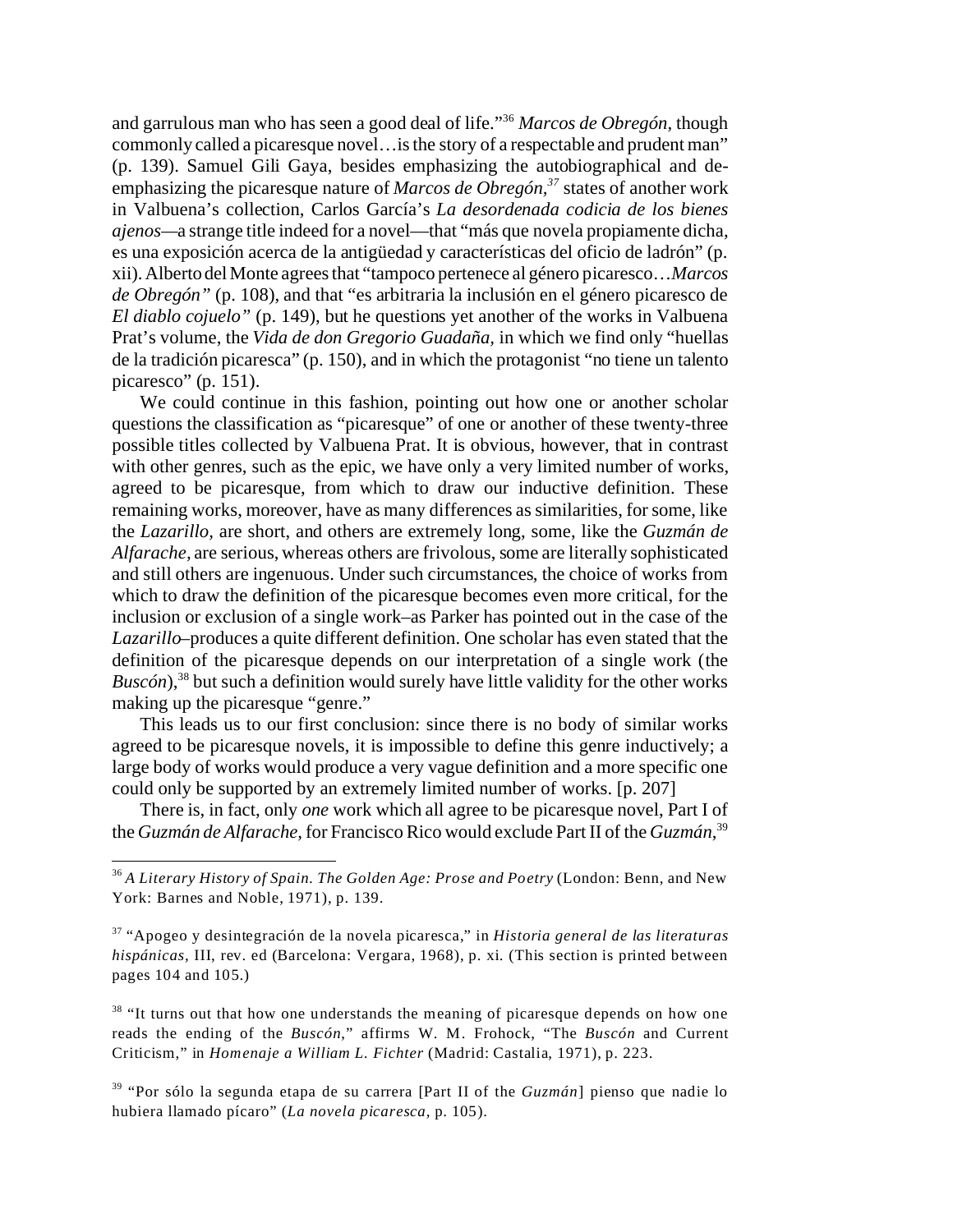Parker,<sup>40</sup> and others before him,<sup>41</sup> the *Lazarillo*, and Edmond Cros would study only the *Guzmán*, excluding all others.<sup>42</sup> This is for a reason which is logical, consistent, and dramatically simple: the work contains a *pícaro.* Mateo Alemán used the word in the work, and the *Guzmán* was to contemporaries the *Libro del pícaro*. <sup>43</sup> Since the book is a novel, what better reason could there be for calling it a picaresque novel?

Yet no critic is willing to accept the consequences of defining the picaresque novel on the basis of the term *pícaro,* and most ignore the meaning the word had in Golden Age Spain,<sup>44</sup> even to the extreme of saying that *picaros* are unnecessary to a picaresque novel.45 For if one uses the *pícaro* as a means to identify and classify

<sup>41</sup> Parker has been attacked, most vehemently by Lázaro Carreter ("Glosas críticas," pp. 470– 72), for limiting the *Lazarillo* to the position of precursor, but besides the predecessors cited by Parker himself (p. 144, n. 13), the same point was made by Américo Castro in *El pensamiento de Cervantes* (p. 231 of the second edition [Barcelona: Noguer, 1972]), and in an article, "Perspectiva de la novela picaresca," (*RABM*, 12 [1935], 123–38, reprinted in *Hacia Cervantes;* see p. 127 of the 3<sup>rd</sup> edition [Madrid: Taurus, 1967]), which Parker knew (it is cited in his "The Psychology of the 'Pícaro' in *El Buscón," MLR*, 42 [1947], 58–69, an article still worth reading and one which clearly prefigures his book); Miguel Herrero García also made this point in his "Nueva interpretación de la novela picaresca," *RFE*, 24 (1937), 343–62, as did Ricapito in his dissertation, already cited, p. 636. Howard Mancing, in "The Deceptiveness of *Lazarillo de Tormes*," *PMLA*, 90 (1975), 426, says that the differences between the *Lazarillo* and the subsequent Spanish prose works called picaresque are "a critical commonplace."

<span id="page-9-0"></span><sup>42</sup> *Protée et le gueux* (Paris: Didier, 1967), p. 16.

<sup>43</sup> Rico, *La novela picaresca,* p. 100. On some of the early editions (though not the first), the title page identifies the book as the *Libro del pícaro Guzmán de Alfarache.*

<sup>44</sup> Discussed by Bernardo Sanvisenti, "Alcuna osservazioni sulla parola *pícaro," BH*, 18 (1916), 237–46. It is instructive to note how the meaning of *pícaro* as "chistoso, alegre, placentero y decidor," found in the *Diccionario de Autoridades,* is missing from the current  $(19<sup>th</sup>)$  Academy dictionary, in which the meaning (of "picaresco," at least), is explicitly based on the interpretation of unspecified literary works. See also Parker, *Literature and the Delinquent,* p. 144, n. 10, who only cites the meaning from the *Diccionario de Autoridades* which serves his argument.

<sup>45</sup> Castro, *El pensamiento de Cervantes,* p. 234. This position was also taken by José F. Montesinos in his "Gracián o la picaresca pura," *Cruz y Raya,* No. 4 (1933), [p. 217] 37–63 (reprinted in Montesinos' *Ensayos y estudios de literatura española,* ed. Joseph H. Silverman [Madrid: Revista de Occidente, 1970], pp. 141–58; also see the quote from Valbuena Prat, *supra,* p. 205 [of the printed edition, but p. [8](#page-7-0) of this version]. If the novels

<sup>40</sup> Although this [*Lazarillo*] is generally considered the prototype of the picaresque novel, it is better called the precursor (*Literature and the Delinquent*, p. 6). "Lázaro is not a *pícaro* at all" (p. 4). Parker's position is oversimplified by Maximilian Novak in his review article when he states that "Given Parker's view, every work after *Guzmán de Alfarache,* with the possible exception of Grimmelshausen's *Simplicissmus* [sic] must appear as a decline" (*Racism*, p. 39). Parker in fact includes at least the *Buscón* within his definition of the picaresque.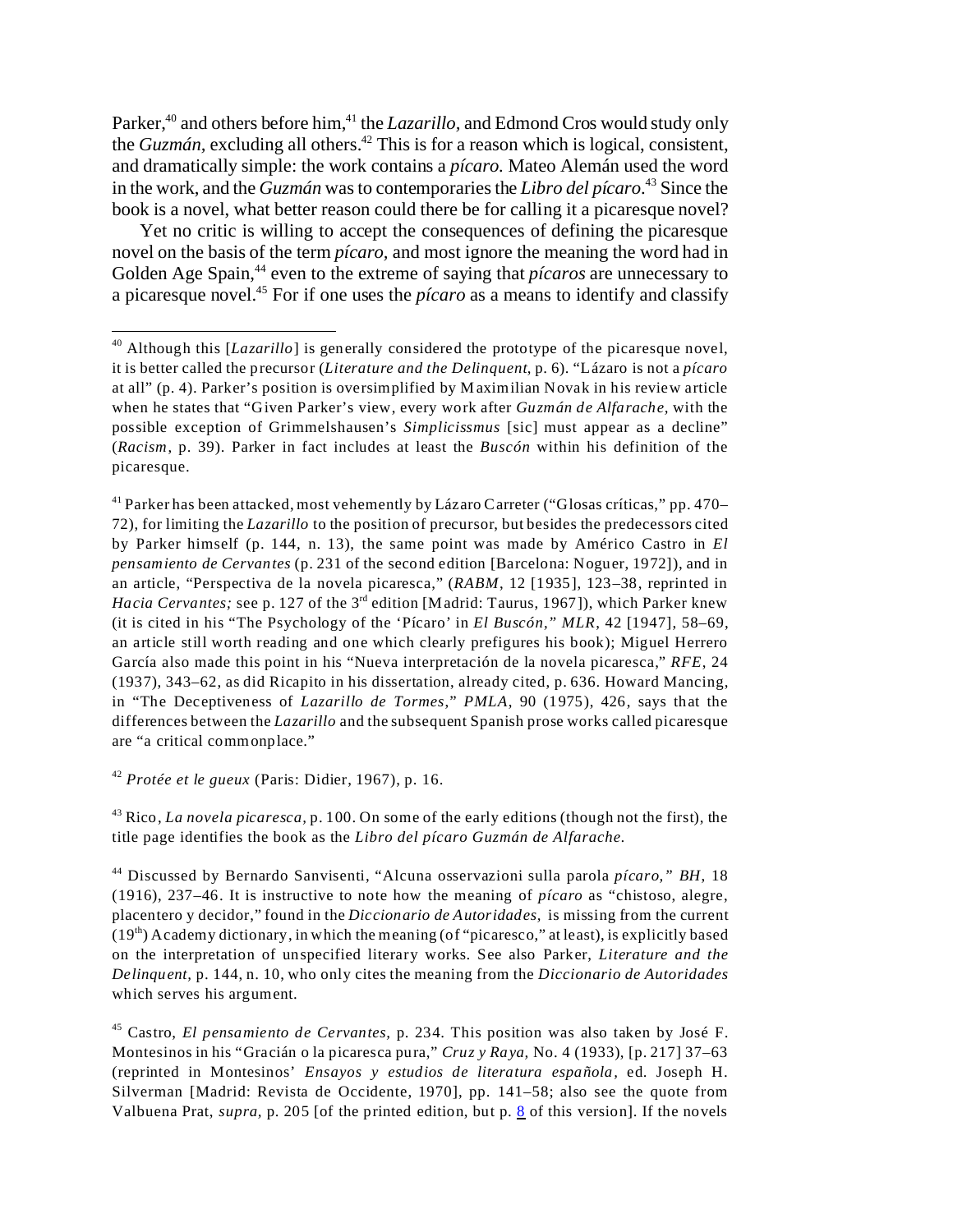picaresque novels, how could one help but agree that *La pícara Justina* is one of the novels most worthy of being called picaresque? It is the only novel to use the word in the title; more clearly than any other, it imitates the *Guzmán*, the protagonist of which, whom she will eventually marry, is addressed by Justina in a prologue. In the well-known engraving which serves as frontispiece to the book, $46$  used by some to demonstrate the existence of a picaresque genre, Justina rides in the "nave de la vida *pícara*," together with Guzmán and "la madre Celestina,"<sup>47</sup> while Lázaro, as if confirming Parker's thesis, goes in a rowboat which is separate from, though linked to, the picaresque ship.

No one, save Marcel Bataillon,<sup>48</sup> has devoted much attention to *La pícara Justina*; most treat the work as if it were merely an obstacle which makes a discussion of the picaresque more difficult, as from their perspective, it surely does.<sup>49</sup> The work is in many ways different from the *Guzmán*: it is humorous, while the *Guzmán* is serious; Justina enjoys life and is cruel to others; the moralizing of the work, to which less attention is given than to the "muestrario de versos," is so superficial as to be obviously parodical. Rather than explaining an "estado de deshonor," which some have thought a characteristic of the picaresque,  $50$  the work

 $47$  The association in the frontispiece of Celestina with the picaresque (an association also made by Justina herself, in the poem which introduces Book III, Chapter IV, Section 3, and apparently by Luis Sánchez as well, since he reprinted not only the *Lazarillo* but also the *Celestina* shortly after the publication of the *Guzmán),* illustrates well how our modern conceptions of genre—the *Celestina* as drama, Lazarillo as novel—have led us to minimize relationships which contemporaries may have felt to be present. The picaresque ass an answer to the romances of chivalry, now correctly attacked by Wicks (in his paper "The Romance of the Picaresque," cited in n. 1), has been a commonplace for over a hundred years, and is found in so many discussions of the picaresque that even to list them would be impossible, but its debt is subject matter and *Weltanschauung* to that body of works which make up the "celestinesque" (on which see now Pierre Heugas, *La Célestine et sa descendance directe* [Paris: Institut d'Études Ibériques et Ibéro-Américaines de l'Université de Bordeaux, 1973], and my review in *NRFH*, 25 [1976], 410–12 has scarcely been examined. (For some structural influence of Rojas' work [only] on *Lazarillo,* see Dorothy Sherman Severin, *Memory* in La Celestina [London: Tamesis, 1970], pp. 67–69; also see *Hacia Cervantes,* pp. 122–23, and Stephen Gilman, "The Death of Lazarillo de Tormes," *PMLA,* 81 [1966], 155, n. 25.)

<sup>48</sup> Bataillon's various articles on *La pícara Justina,* some relatively inaccessible, are collected in Spanish translation in his volume *Pícaros y picaresca* (Madrid: Taurus, 1969).

<sup>49</sup> For example, Parker, *Literature and the Delinquent,* p. 46; Rico, *La novela picaresca*, pp. 118–20; Maurice Molho, *Introducción al pensamiento picaresco,* trans. Augusto Gálvez-Cañero y Redal (Salamanca: Anaya, 1972), pp. 121–23; del Monte, pp. 121–24.

<sup>50</sup> This in particular is the thesis of Rico; see *La novela picaresca y el punto de vista,* p. 116, and his *La novela picaresca española,* I (Barcelona: Planeta, 1968), xlii–lv.

they refer to have some common, linking feature other than the *pícaro,* the name they are called by should be based on that feature rather than on the *pícaro* they claim is irrelevant.

<sup>46</sup> Parker reproduces it, facing p. xii of his *Literature and the Delinquent.*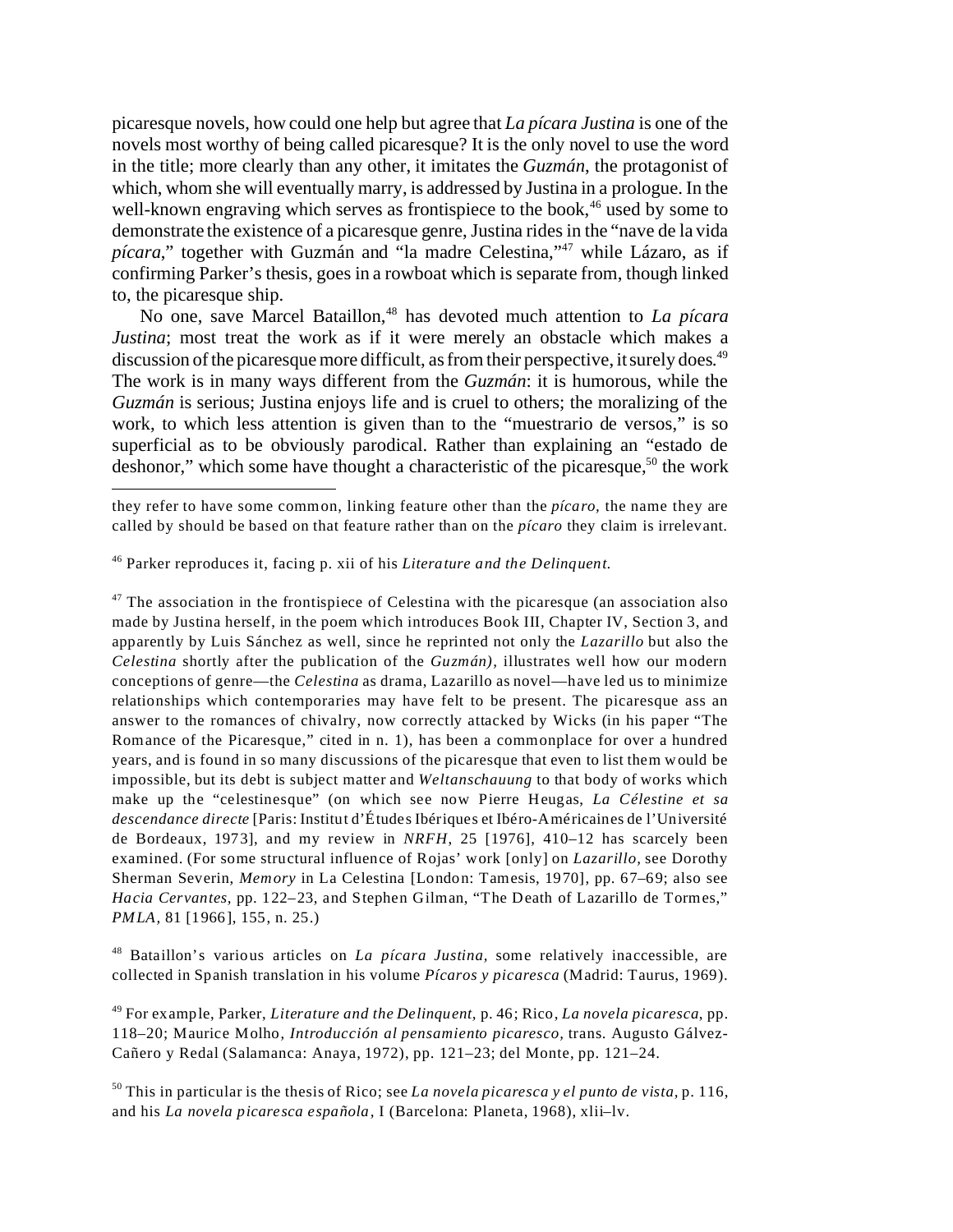moves toward an "estado de honor." Yet does this mean that *La pícara Justina* is not picaresque $?51$ 

Another example from a more prestigious author is even more clear-cut. Cervantes discusses the *pícaro* at greatest length in the opening pages of "La ilustre fregona." Carriazo, one of the protagonists, was "llevado de una inclinación picaresca," and "sin forzarle a ello algún tratamiento que sus padres le hiziesen, sólo por su gusto y antojo, se desgarró, como dicen los muchachos, de casa de sus padres, y se fue por ese mundo adelante, tan contento de la vida libre, que en la mitad de las incomodidades y miserias que trae consigo, no echaba menos la abundancia de la casa su padre, ni el andar a pie le cansaba, ni el frío le ofendía, ni el calor le enfadaba: para él todos los tiempos del año le eran dulce y templada primavera; también [tan bien] dormía en parvas como en colchones; con tanto gusto se [p. 208] soterraba en un pajar de un mesón como si se acostara entre dos sábanas de Holanda. Finalmente, él salió tan bien con el asumpto de pícaro, que pudiera leer cátedra en la facultad al famoso de Alfarache." Carriazo was a *pícaro*, although he was "virtuoso, limpio, bien criado y más que medianamente discreto."Carriazo"pasó por todos los grados de pícaro, hasta que se graduó de maestro."<sup>52</sup>

Here we have a character who is labeled by the author as a *pícaro, as* Lazarillo, of course, is not, as Pablos de Segovia is not, as in fact most of the characters in Valbuena Prat's collection are not. Yet, again, critics are reluctant to accept "La ilustre fregona" as a picaresque novel, dismissing it almost casually.<sup>53</sup> Carriazo does not suffer from hunger, he has known parents, who do not mistreat him, and he is a much more admirable figure than either Lázaro or Guzmán. The characteristics of the *Guzmán,* the autobiographical structure, the serving of a series of masters, the presentation of the world as cruel, all absent from "La ilustre fregona," are seen more clearly in the "Coloquio de los perros,"<sup>54</sup> and to a lesser degree in "Rinconete y Cortadillo." Yet to say that these works are picaresque and that "La ilustre fregona"

<sup>51</sup> Anticipating a possible objection, it will not do to simply dismiss *La pícara Justina* as parody of the *Guzmán,* although there is a great deal of parody in *Justina.* An attitude related to that of Justina can be found in other works, such as *Estebanillo González, "*hombre de buen humor*,"* who refers in his prologue to the *Lazarillo* and the *Guzmán*, or in Luna's continuation of the *Lazarillo*, quoted by Guillermo Díaz-Plaja, *Las lecciones amigas* (Barcelona: Edhasa, 1966), p. 127. See also Bataillon's "'La picaresca.' A propos de *La pícara Justina,"* in *Wort und Test. Festschrift für Fritz Schalk* (Frankfurt: Klostermann, 1963), pp. 233–50, reprinted in *Pícaros y picaresca,* pp. 175–99.

<sup>52</sup> Quoted from Rodríguez Marín's Clásicos Castellanos edition, I (1915; rpt.: Madrid: Espasa-Calpe, 1969), 221–22, 224, checked against the facsimile.

<sup>53</sup> "La nada picaresca novela de *La ilustre fregona,"* is how Marcel Bataillon describes it, "Relaciones literarias," in *Suma cervantina,* ed. J. B. Avalle-Arce and Edward C. Riley (London: Tamesis, 1973), p. 230. "*La ilustre fregona* [no es] en [p. 218] ningún sentido una novela picaresca," says Carlos Blanco Aguinaga, "Cervantes y la picaresca," *NRFH*, 11 (1957), 338.

<sup>54</sup> On the "picaresque" nature of the *Coloquio de los perros,* see the review article of Gonzalo Sobejano cited in note [3](#page-1-0).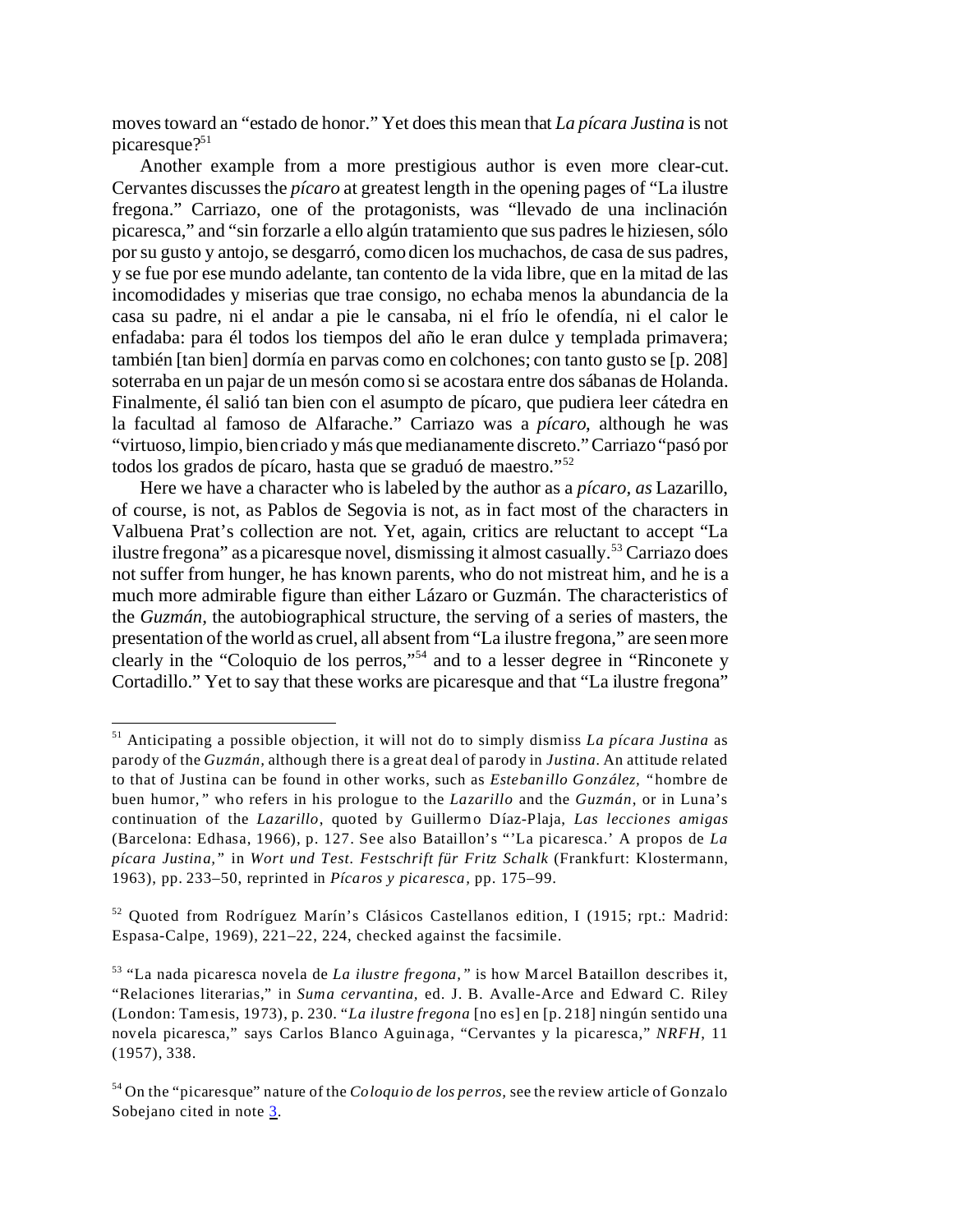is not, is to ignore what *pícaro* and *picaresco* meant to Cervantes, and to assign to these words arbitrary new meanings of our own. This is just what Parker and Frohock criticized others for doing.

We arrive, then, at our second conclusion: although one valid approach to the definition of the picaresque novel is by means of the definition of the work "*pícaro*" in the seventeenth century, an attempt along these lines would be doomed to failure because the word is today used so loosely.

Scholars are, of course, aware of the difficulty of defining the picaresque by the means outlined above; the problem of a definition is one of the standard topics which is discussed repeatedly. Their response to this dilemma takes one of two forms, the first of which is to minimize the problem by attacking the concept of genre, or to suggest, as do Wicks and Guillén, that the picaresque must be defined in a different fashion. "Genres, as everyone knows [?], do not really exist," is the first sentence of Stuart Miller's *Picaresque Novel;* "un género…no puede definirse," roundly states Lázaro Carreter ("Glosas críticas," p. 469). The latter scholar has in fact gone a step further, and suggested that the picaresque novel was a genre with no fixed characteristics, but one in which the author chose which characteristics he wished to incorporate in his work ("Para una revisión," pp. 28–30).

These suggestions are circular ones, however, and I know of no other example of a genre, above all, one allegedly centuries old, without fixed characteristics nor in which traditional forms of definition (from contemporary literary documents or, failing that, by induction) are inadequate. To argue that the picaresque novel can not be defined in the ordinary way is to admit that it does not exist in the ordinary sense. Although there are works which are tangential or which share only isolated characteristics of [p. 209] other genres, even with the most controversial ones, such as tragedy, there is a larger "core" of works around which such tangential works group themselves.

The second response to the impossibility of a definition by traditional means is a positivistic suggestion that the picaresque should be defined in terms of one of its constituent elements: thus Parker's emphasis on the subject matter ("an examination of delinquency"), the attention given by Pfandl<sup>55</sup> and others to the social ideas and outlook of the authors, and the traditional emphasis on structure (the autobiographical narration, the service to many masters, and so on), now reaffirmed by Lázaro Carreter, Stuart Miller, and Wicks. The fallacy of this approach is that it is another version of the inductive method, even if not acknowledged as such. *Some* of the works called picaresque offer an examination of delinquency, and thus Parker suggests basing his definition on this feature. *Some* use one or another of the structural features enumerated by the various writers on the topic. But not *all* of them do either, and to exclude a work, such as "La ilustre fregona," when drawing the definition, and then to justify the exclusion because the work does not share all of the characteristics of the remaining works, is also circular reasoning.

I wish I could offer a new definition of the picaresque novel, one that would be consistent, logical, and acceptable to all. Unfortunately, I can not do this, and if the debate about the definition of the picaresque seems likely to continue forever, it is

<sup>55</sup> *Historia de la literatura nacional española en la edad de oro,* trans. Jorge Rubió Balaguer (Barcelona: Sucesores de Juan Gili, 1933), pp. 291–321, especially pp. 300–01.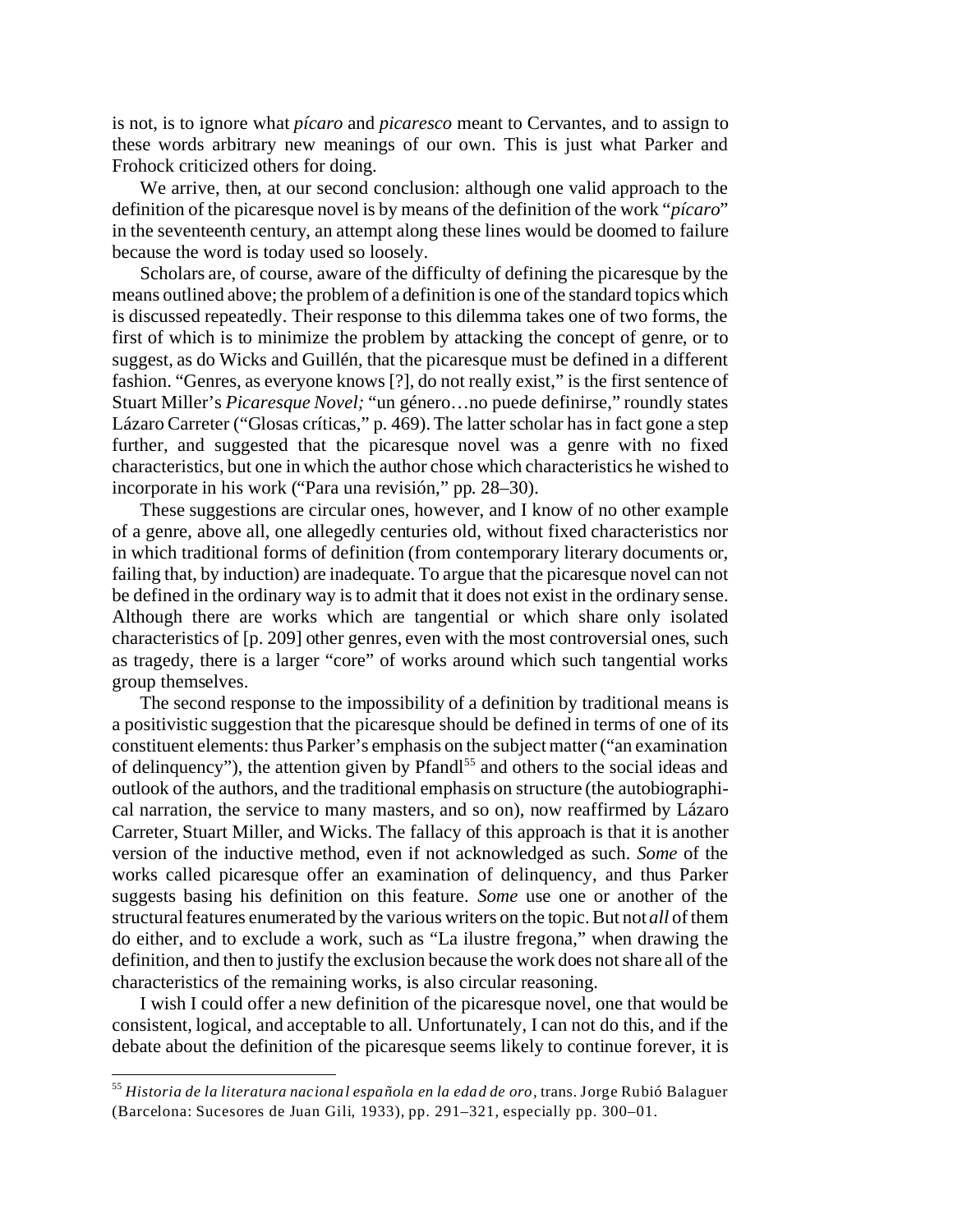precisely because it is impossible to ever arrive at a satisfactory one. A term which can mean anything, which is more than just "impreciso," as Parker called it, is scarcely an aid to communication. Should we not follow Edmond Cros' suggestion,<sup>56</sup> and abandon its use?

If we were dealing with a closely-knit body of works with many features in common, and if the Spanish picaresque novel did become, in Guillén's term, an *a priori* genre, it would be imprudent to discard a label for these works. We do not have this, of course. When we have mentioned the influence of the *Guzmán* on López de Úbeda, a few *Novelas ejemplares,* the *Guitón Honofre,* and the *Buscón,* all written, by best guesses, within a very short time period,  $57$  and the influence of *Lazarillo* on Mateo Alemán and on the author of *Estebanillo González,* we have virtually exhausted the influence of the authors of Golden Age picaresque novels, most written at irregular intervals over a century of more,<sup>58</sup> on each other.

By saying this I am not taking the position of Croce, who, reacting against rigid nineteenth-century concepts of genre, insisted that all works of art are unique, and must be so studied.<sup>59</sup> I do think that the works called picaresque have something in common, a description of low society or lower-class life. But I would like to suggest that this feature is incidental to the works rather than a meaningful common element, a "semejanza" rather than a "diferencia significativa," in Parker's terms.<sup>60</sup> Likewise, I [p. 210] would also suggest that it is a distortion of the Golden Age literary scene and some of the individual authors to take these works out of their context, for no other reason, in many cases, than their supposed realism, falsely concluded from the lower-class subject matter, and to give them such disproportionate attention as the picaresque has recently received. The error of seeing Spanish Golden Age literature in terms of its so-called realistic works was pointed out by Amado Alonso in 1929, a position also taken by Dámaso Alonso and Américo Castro shortly thereafter.<sup>61</sup> The

<sup>58</sup> Thus the comment of Parker on the *Lazarillo* and the *Guzmán, Literature and the Delinquent,* pp. 23–24.

<sup>59</sup> On Croce's ideas about genre, see Benito Brancaforte, *Benedetto Croce y su crítica de la literatura española,* trans. Juan Conde (Madrid: Gredos, 1972).

<sup>60</sup> Introduction too the Spanish translation of *Literature and the Delinquent*, p. 15.

 $56$  See note [42](#page-9-0).

 $57$  Although there is no firm evidence, Lázaro Carreter and the Cavillacs agree on the early composition of the *Buscón;* see Michael and Cécile Cavillac, "A propos de *Buscón* et de *Guzmán de Alfarache,*" *BH,* 75 (1973), 114–31.

<sup>61</sup> Amado Alonso, "Lo picaresco de la picaresca," *Verbum, 22* (1929), 321–38, Dámaso Alonso, "Escila y Caribdis de la literatura española," *Cruz y Raya,* No. 7 (1933), 78–101, reprinted in *Ensayos sobre poesía española* (Madrid: Revista de Occidente, 1944), pp. 9–27, and *Estudios y ensayos gongorinos*, 3<sup>rd</sup> ed. (Madrid: Taurus, 1967), pp. 118–42; see p. 122 of the latter version. Critics have repeatedly attacked the widespread assumption that the works called picaresque are realistic. Dámaso Alonso in the article cited argues against the realism of the *Buscón,* and Blanco Aguinaga, in "Cervantes y la literatura picaresca," against that of the *Guzmán de Alfarache;* on the *Lazarillo* see Ángel González Palencia, "Leyendo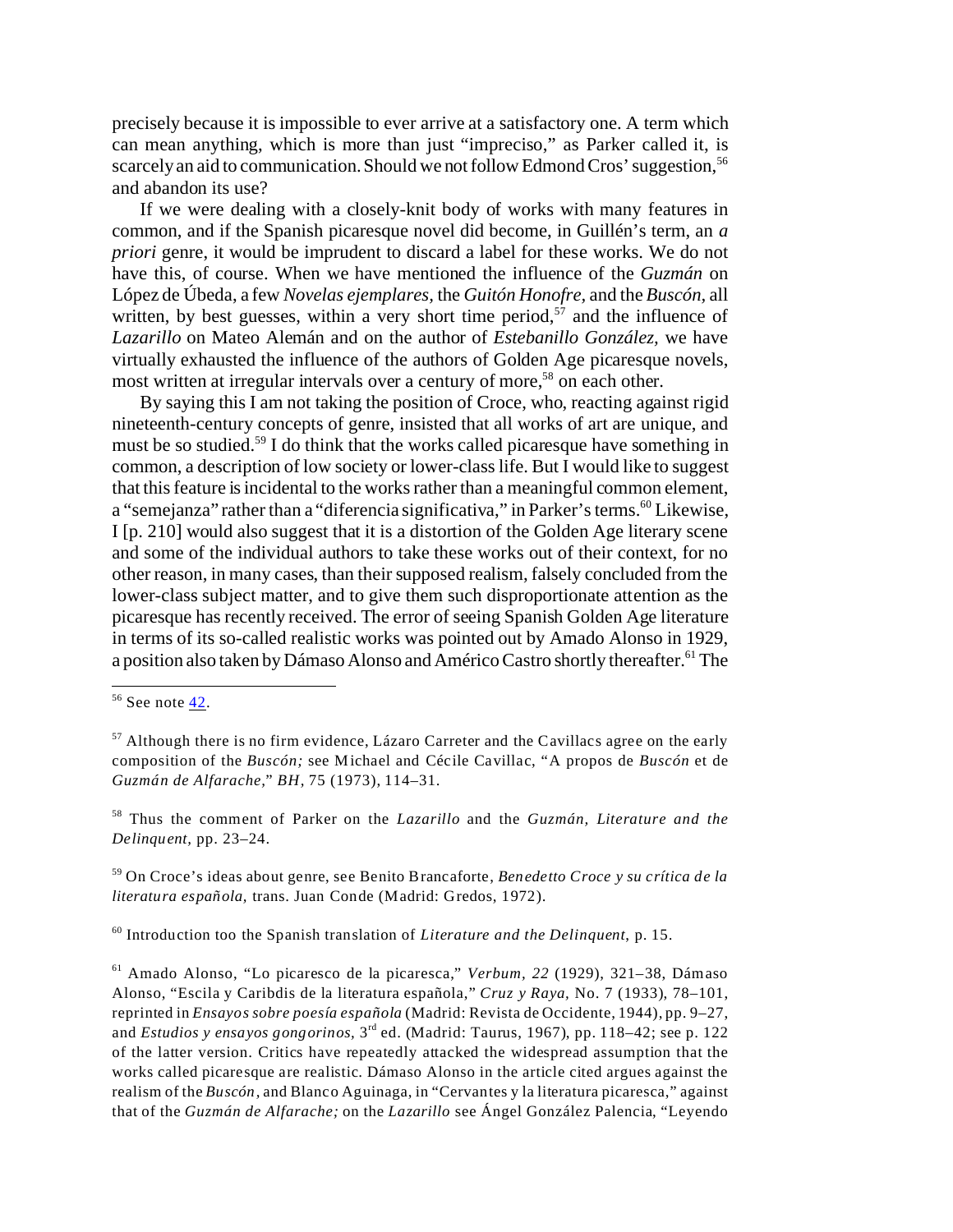*Guzmán* was surely a popular work, though no doubt more for its moral tone and didactic qualities than for its "realistic" descriptions of Spanish life or its contributions to the development of the novel.<sup>62</sup> *Lazarillo* had a certain popularity, ambiguous enough for this point in itself to be a cause of debate,  $63$  since it was most known as the bowdlerized *Lázaro castigado*<sup>64</sup> and published together with other works; certainly it would have been less important to a contemporary reader than the *Araucana,* or Lope's *Arcadia,* or any one of a long series of more widely accepted and more influential books. The other titles collected by Valbuena Prat, and I include the *Buscón,* were works which disappeared from the Spanish literary scene shortly after their publication, with a small number of reprints, or none at all. Vicente Espinel was known for his poetry, not *Marcos de Obregón*; "El amante liberal" was held in higher esteem than "Rinconete y Cortadillo" or the "Coloquio de los perros,"<sup>65</sup> Quevedo would surely be disappointed if he knew that he is remembered today for the *Buscón* and to a much lesser extent, the *Sueños,* and that his philosophical and social works are read only by a handful of specialists.<sup>66</sup>

My final conclusion, then, is that we should not refer to the Spanish novels

 $62$  I thus disagree completely with the superficial comment of Novak, "his book was read for its roguish adventures and romantic novellas," in *Racism*, p. 40.

<sup>63</sup> Rico, *La novela picaresca y el punto de vista,* pp. 95–100. I agree with the arguments expressed by Alberto Blecua in the introduction to his edition of the *Lazarillo* (Madrid: Castalia, 1972 [publ. 1974]) pp. 46–47. See also on this point, and on Lazarillo's alleged realism and the Spanish "preference" for the same, Cyril Jones, "*Lazarillo de Tormes:* Survival or Precursor" in *Litterae Hispanae et Lusitanae,* ed. Hans Flasche (Munich: Heuber, 1968), p. 187. I am fascinated by Jones' Unamunian observation that *Lazarillo* is not an innovative but rather a medieval work, whose publication was similar in purpose to that of the contemporary collections of *romances.*

 $64$  Neither this version, the one reprinted by Luis Sánchez (see note  $21$ ), not that of Juan de Luna, has received a modern edition. From these two censored [p. 219] versions we can tell that at least some contemporary readers of the original saw only the most obvious religious criticism.

<sup>65</sup> See Ruth El Saffar, *Novel to Romance. A Study of Cervantes'* Novelas ejemplares (Baltimore and London: Johns Hopkins, 1974), reviewed by the present author in *NRFH*, 23 (1974), 420–22, for information on the relative popularity and contemporary opinion of the *Novelas ejemplares.* James Mabbe, the first English translator, chose to translate precisely those novels least read today: "Las dos doncellas," "La señora Cornelia," "El amante liberal," "La fuerza de la sangre," "La española inglesa," and "El celoso extremeño."

<sup>66</sup> For a welcome look at some of them, see Henry Ettinghausen, *Francisco de Quevedo and the Neostoic Movement* (Oxford: Oxford University Press, 1972), which I review in *NRFH*, 25 (1976), 150–51.

el *Lazarillo",* in *Del* Lazarillo *a Quevedo* (Madrid: CSIC, 1946), pp. 3–39 (first published in *Escorial,* 15 [1944], 9–46), Stephen Gilman, "Death," p. 151, and Gregorio Marañón, in his preface to the Colección Austral edition of the *Lazarillo* (15<sup>th</sup> edition, Madrid: Espasa-Calpe, 1966; reprinted, though with the date of its composition erroneously given as 1958, in Volume I, pp. 1019–27 of his *Obras completas* (Madrid: Espasa-Calpe, 1968).